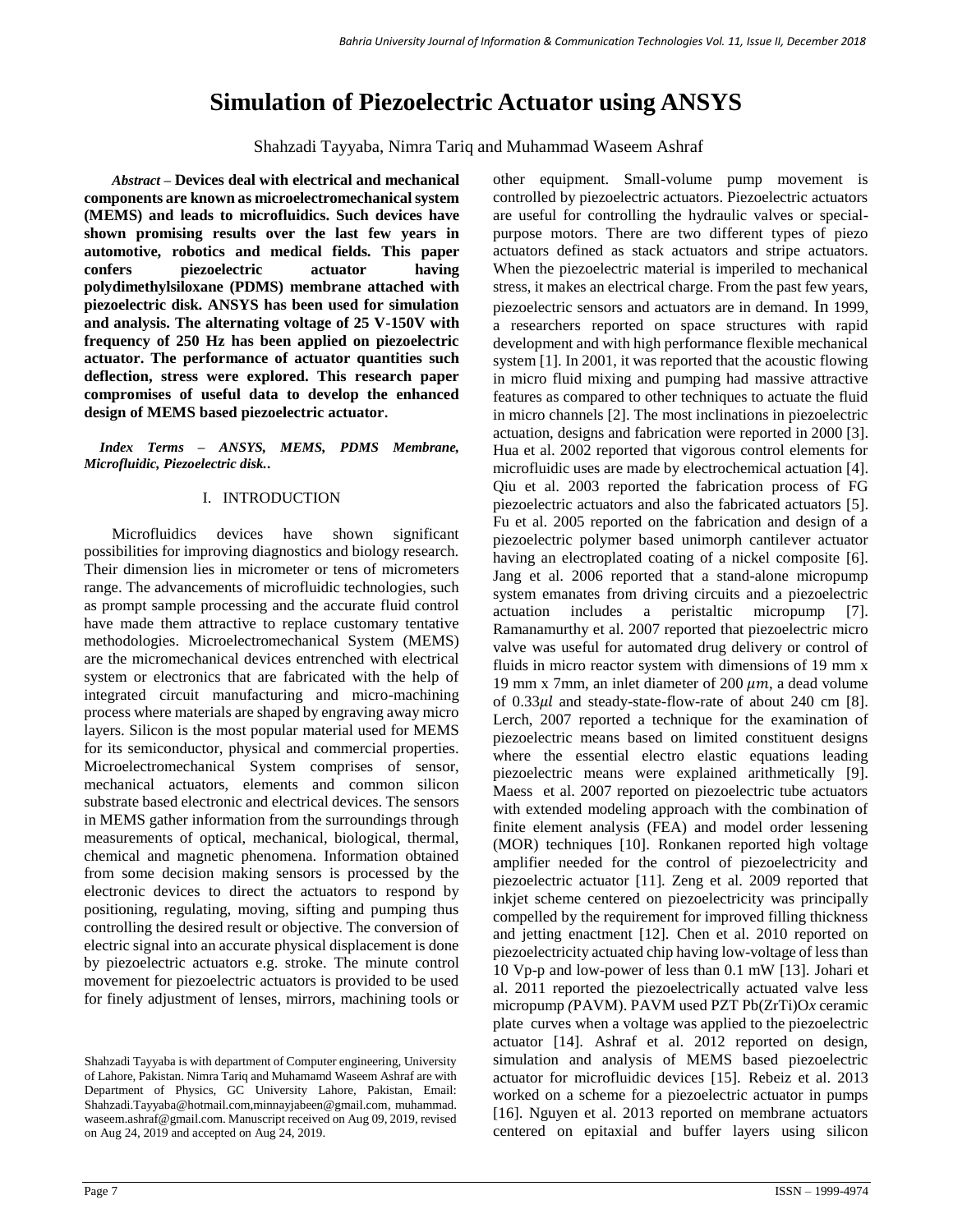technology [\[17\]](#page-3-10). Lee et al. 2014 worked on the energy collecting enactment of a piezoelectric stack actuator and investigated a shock event theoretically [\[18\]](#page-3-11). Liu et al. 2015 reported molding and mechanism of piezoelectric inertia based friction actuators [\[19\]](#page-3-12). Choi et al. 2016 wrote a book on piezoelectric actuators applications and working [\[20\]](#page-3-13). Gao et al. 2017 reported working advancements on piezoelectric actuator by using  $BaTiO<sub>3</sub>$  ceramics actuator [\[21\]](#page-3-14). Gorissen et al. 2017 studied elastic actuators for robotic applications [\[22\]](#page-3-15). Cheng et al. 2017 worked on low-price, microfluidic fluorescence-activated cell categorization based microchip integrated actuator [\[23\]](#page-3-16). Piezoelectric actuators array was reported for optimal voltage distribution [\[24\]](#page-3-17). Piezo electric actuator for large displacement about 50  $\mu$ m was presented [\[25\]](#page-3-18). In recent years, extensive work on actuators has been reported based on applications and mechanical parameters like shape memory alloy and piezoelectric [\[26\]](#page-3-19). Here, authors have performed ANSYS based simulation of actuator for high flow rate of PZT micropump.

### II. SIMULATION

The membrane design shape considered in simulation is rectangular and disk is square form. The simulation is performed by set element using ANSYS. For simulation, the dimensions of PDMS membrane are: Length  $= 2$  cm, thickness =  $0.25$ cm and width = 1 cm. Dimensions of piezoelectric disk are: Length = 1 cm, thickness =  $0.25$  cm and width  $= 1$  cm. ANSYS software tool has been used in computational fluid dynamic analysis. The geometry of polymeric piezoelectric actuator is shown in Fig. 1a. After making 3D model, material properties of polymeric piezoelectric actuator has been defined and then meshing was executed as shown in Fig. 1b.



Fig. 1. (a) 3D view of PZT actuator (b) 3D view of PZT actuator mesh model

Then preliminary boundary conditions of 3D based actuator have been well-defined in ANSYS. The voltage 25V to 150V has been applied on polymeric piezoelectric actuator. Outcome of bending for 25V, 50V, 75V, 100V, 125V and 150V has been exposed in Fig. 2.



Fig. 2 Deflection at 25V, 50 V, 75 V , 100V , 125V , 150V

In piezo actuator, stress  $(T_r^P)$  is important factor and can be calculated by the standard equation [27].

$$
T_r^P = -\frac{E d' V_0}{(1-\sigma)h} \tag{1}
$$

Here, d is coupling coefficient of piezo element. The influence of stress on polymeric piezoelectric actuator has been calculated and shown in Fig. 3.

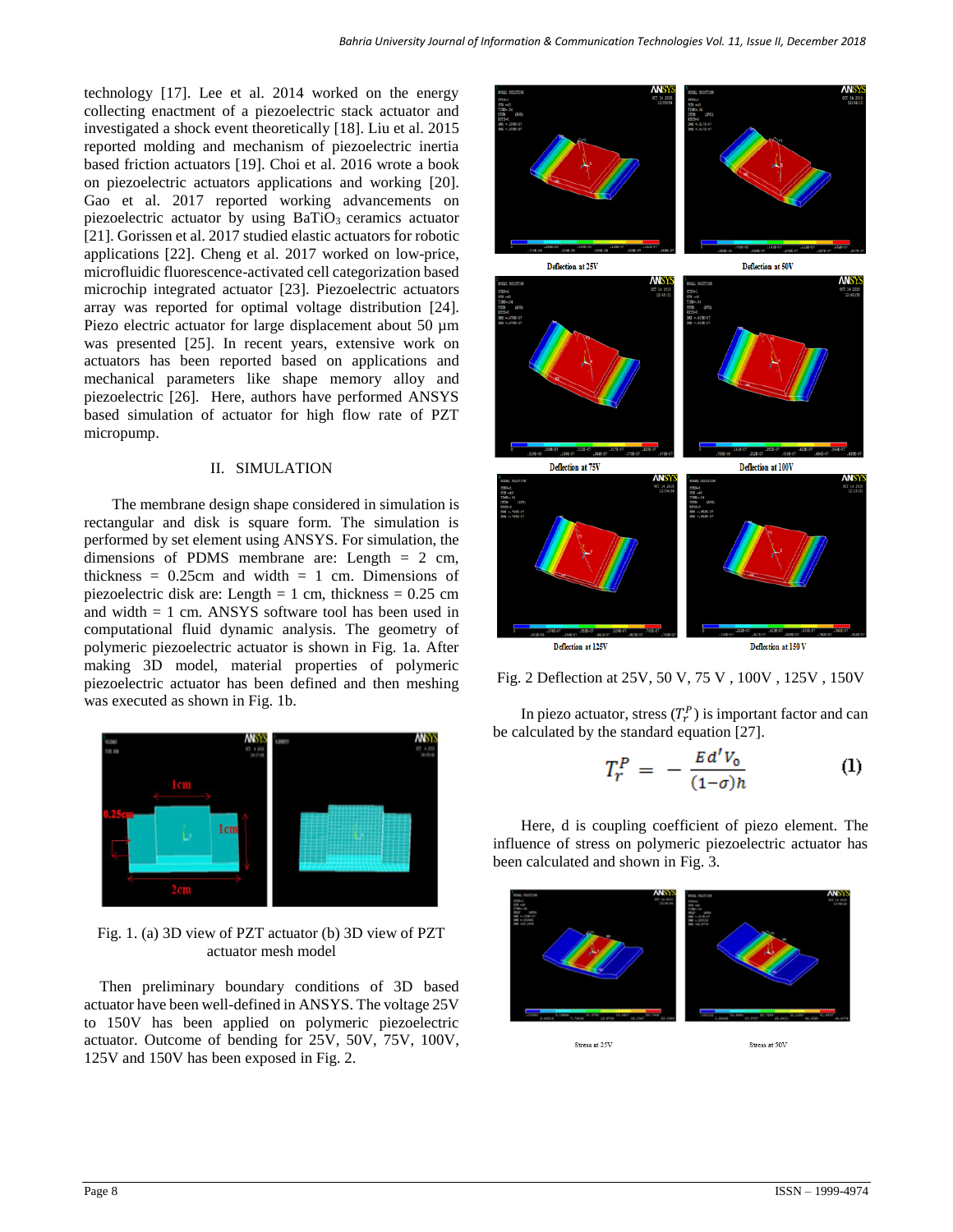



### III. RESULTS AND DISCUSSION

The PDMS membrane deformed at diverse location of membrane for functional voltages from 25V to 150V and frequency of 250 Hz. The variation is measured along the length of the membrane. The actuator with piezoelectric property has measurement in centimeter assortment for extraordinary high flow rate in micropump for use in particular applications. The PDMS membrane displacement increases due to the excitation voltage across the membrane. The effects of stress and deflection have been calculated through structural analysis. When applied voltage rises then deflection also rises as shown in Fig. 4.



Fig. 4 Voltage Vs deflection

When applied voltage rises then stress also rises as shown in Fig.5.



Fig. 5 Voltage Vs stress

The simulation plots show relationship of deflection, voltage and stress at voltage range of 25V to 150V with increment of 25 V. The material behavior was demonstrated with mechanical motion through simulation and detected that it was under elastic limits.

#### IV. CONCLUSION

Here, simulation has been performed for polymeric piezoelectric actuator. The structural analysis of polymeric piezoelectric actuator has been conducted in set element software ANSYS parametric design language. Stress and deflection deviations were evaluated at pragmatic voltage with given values of 25V to 150V. The simulation was carried at the incremental voltage of 25V. These incremental voltage values result into change in actuator outputs like bending that has direct impact on flow rate. The obtainable information offers suitable facts to progress the optimum design of piezoelectric actuator. The dimension of actuator is intended to be made in centimeter range rather than micrometer because when used in micropumps, it gives high flow rate.

#### REFERENCES

- <span id="page-2-0"></span>[1] Liu, G., et al., Vibration control simulation of laminated composite plates with integrated piezoelectrics. Journal of sound and vibration, 1999. 220(5): p. 827-846.
- <span id="page-2-1"></span>[2] Kaajakari, V., A. Sathaye, and A. Lal, A frequency addressable ultrasonic microfluidic actuator array, in Transducers' 01 Eurosensors XV2001, Springer. p. 930-933.
- <span id="page-2-2"></span>[3] A. Khosla, J.K., B. Gray, D. Leznoff, J. Herchenroeder, D. Miller, et al., "Fabrication and testing of integrated permanent micromagnets for microfluidic systems," in Microfluidics, BioMEMS, and Medical Microsystems VIII, 2010, p. 759316.
- <span id="page-2-3"></span>[4] Hua, S.Z., F. Sachs, and H.D. Chopra. Electrochemically actuated microvalves for microfluidic systems. in ASME 2002 International Mechanical Engineering Congress and Exposition. 2002. American Society of Mechanical Engineers.
- <span id="page-2-4"></span>[5] Qiu, J., et al., Fabrication and high durability of functionally graded piezoelectric bending actuators. Smart materials and Structures, 2003. 12(1): p. 115.
- <span id="page-2-5"></span>[6] Fu, Y., Design of a Hybrid Magnetic and Piezoelectric Polymer Microactuator, 2005, Citeseer.